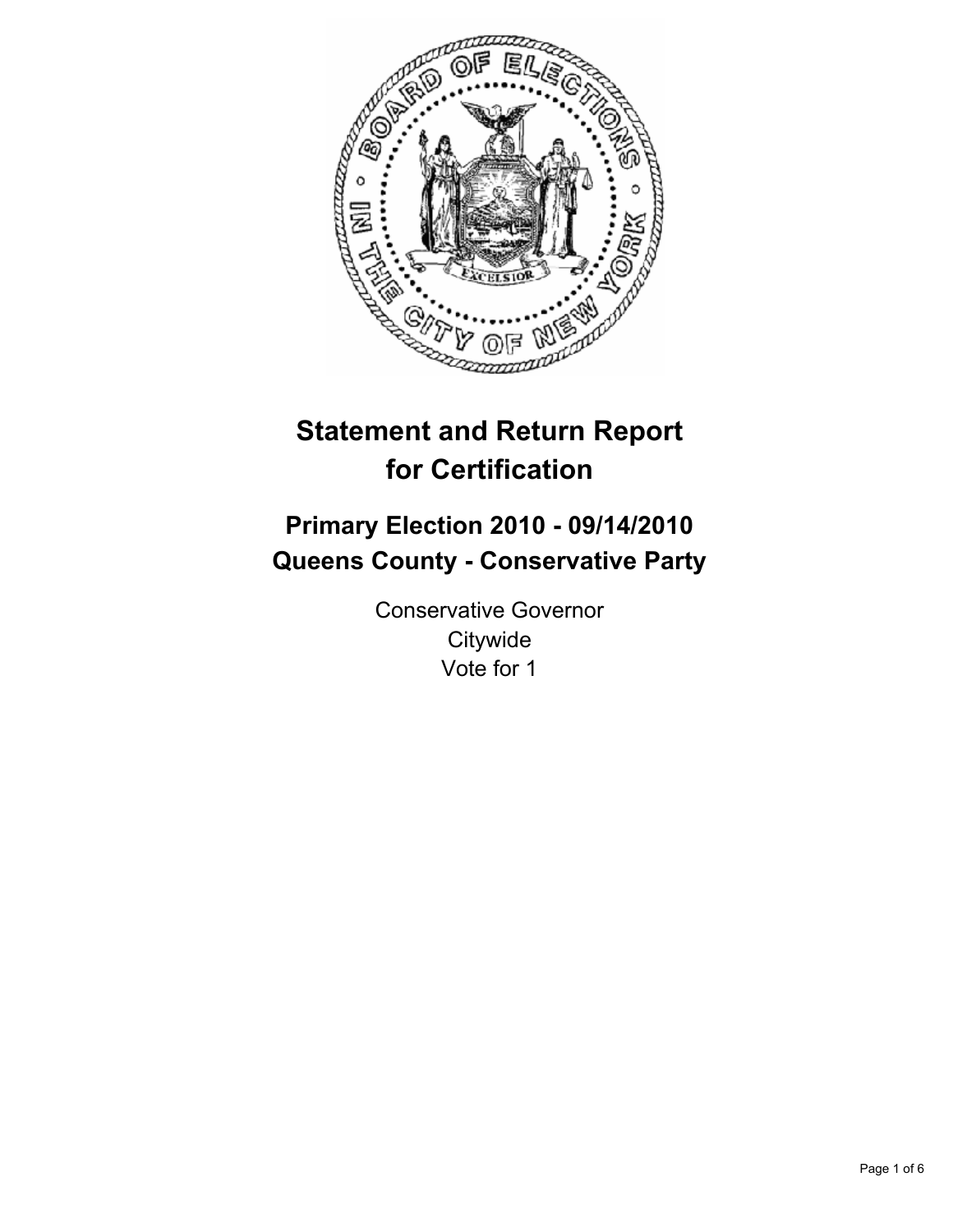

| <b>Total Votes</b>    | 13 |
|-----------------------|----|
| RALPH C LORIGO        | 3  |
| RICK A LAZIO          | 10 |
| AFFIDAVIT             | 0  |
| ABSENTEE/MILITARY     | 3  |
| <b>EMERGENCY</b>      | 0  |
| <b>PUBLIC COUNTER</b> | 10 |

#### **Assembly District 23**

| <b>Total Votes</b>       | 97 |
|--------------------------|----|
| CARL PALADINO (WRITE-IN) | 4  |
| RALPH C LORIGO           | 12 |
| <b>RICK A LAZIO</b>      | 81 |
| AFFIDAVIT                | 0  |
| ABSENTEE/MILITARY        | 6  |
| <b>EMERGENCY</b>         | 0  |
| PUBLIC COUNTER           | 93 |

# **Assembly District 24**

| PUBLIC COUNTER           | 45            |
|--------------------------|---------------|
| <b>EMERGENCY</b>         | 0             |
| ABSENTEE/MILITARY        | 2             |
| AFFIDAVIT                | 0             |
| <b>RICK A LAZIO</b>      | 32            |
| RALPH C LORIGO           | 11            |
| CARL PALADINO (WRITE-IN) | $\mathcal{P}$ |
| <b>Total Votes</b>       | 45            |

# **Assembly District 25**

| <b>Total Votes</b>       | 31 |
|--------------------------|----|
| CARL PALADINO (WRITE-IN) |    |
| <b>RALPH C LORIGO</b>    | 9  |
| RICK A LAZIO             | 21 |
| <b>AFFIDAVIT</b>         | 0  |
| ABSENTEE/MILITARY        |    |
| <b>EMERGENCY</b>         | 0  |
| PUBLIC COUNTER           | 31 |

| <b>Total Votes</b>        | 66 |
|---------------------------|----|
| CARL PALLADINO (WRITE-IN) |    |
| <b>RALPH C LORIGO</b>     | 18 |
| <b>RICK A LAZIO</b>       | 47 |
| <b>AFFIDAVIT</b>          | 0  |
| ABSENTEE/MILITARY         | 3  |
| <b>EMERGENCY</b>          | 0  |
| <b>PUBLIC COUNTER</b>     | 65 |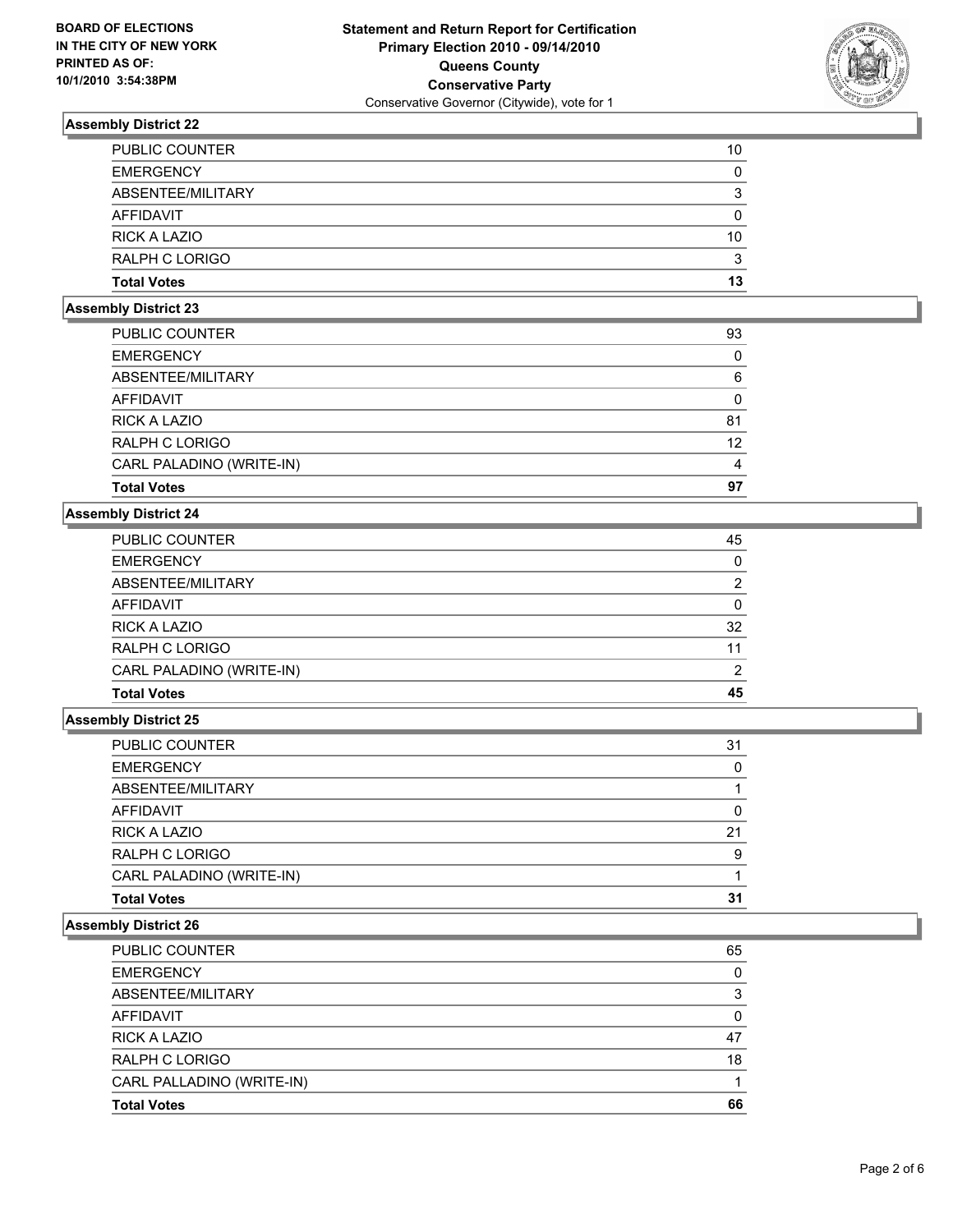

| AFFIDAVIT<br><b>RICK A LAZIO</b> | 0<br>20 |
|----------------------------------|---------|
| RALPH C LORIGO                   | 13      |
| CARL PALADINO (WRITE-IN)         | 3       |
| <b>Total Votes</b>               | 36      |

# **Assembly District 28**

| <b>PUBLIC COUNTER</b>          | 54            |
|--------------------------------|---------------|
| <b>EMERGENCY</b>               | 0             |
| ABSENTEE/MILITARY              | 3             |
| <b>AFFIDAVIT</b>               | 0             |
| <b>RICK A LAZIO</b>            | 44            |
| RALPH C LORIGO                 | 9             |
| CARL PALADINO (WRITE-IN)       | $\mathcal{P}$ |
| <b>ISAAC SASSON (WRITE-IN)</b> |               |
| <b>Total Votes</b>             | 56            |

# **Assembly District 29**

| <b>Total Votes</b>  | 2 |
|---------------------|---|
| RALPH C LORIGO      | 0 |
| <b>RICK A LAZIO</b> | 2 |
| <b>AFFIDAVIT</b>    | 0 |
| ABSENTEE/MILITARY   | 0 |
| <b>EMERGENCY</b>    | 0 |
| PUBLIC COUNTER      | 3 |

## **Assembly District 30**

| <b>Total Votes</b>    | 48 |
|-----------------------|----|
| <b>RALPH C LORIGO</b> | 13 |
| <b>RICK A LAZIO</b>   | 35 |
| AFFIDAVIT             |    |
| ABSENTEE/MILITARY     |    |
| <b>EMERGENCY</b>      | 0  |
| <b>PUBLIC COUNTER</b> | 46 |

| <b>Total Votes</b>    | 8 |
|-----------------------|---|
| RALPH C LORIGO        | 3 |
| <b>RICK A LAZIO</b>   | 5 |
| AFFIDAVIT             | 0 |
| ABSENTEE/MILITARY     | 3 |
| <b>EMERGENCY</b>      | 0 |
| <b>PUBLIC COUNTER</b> | 5 |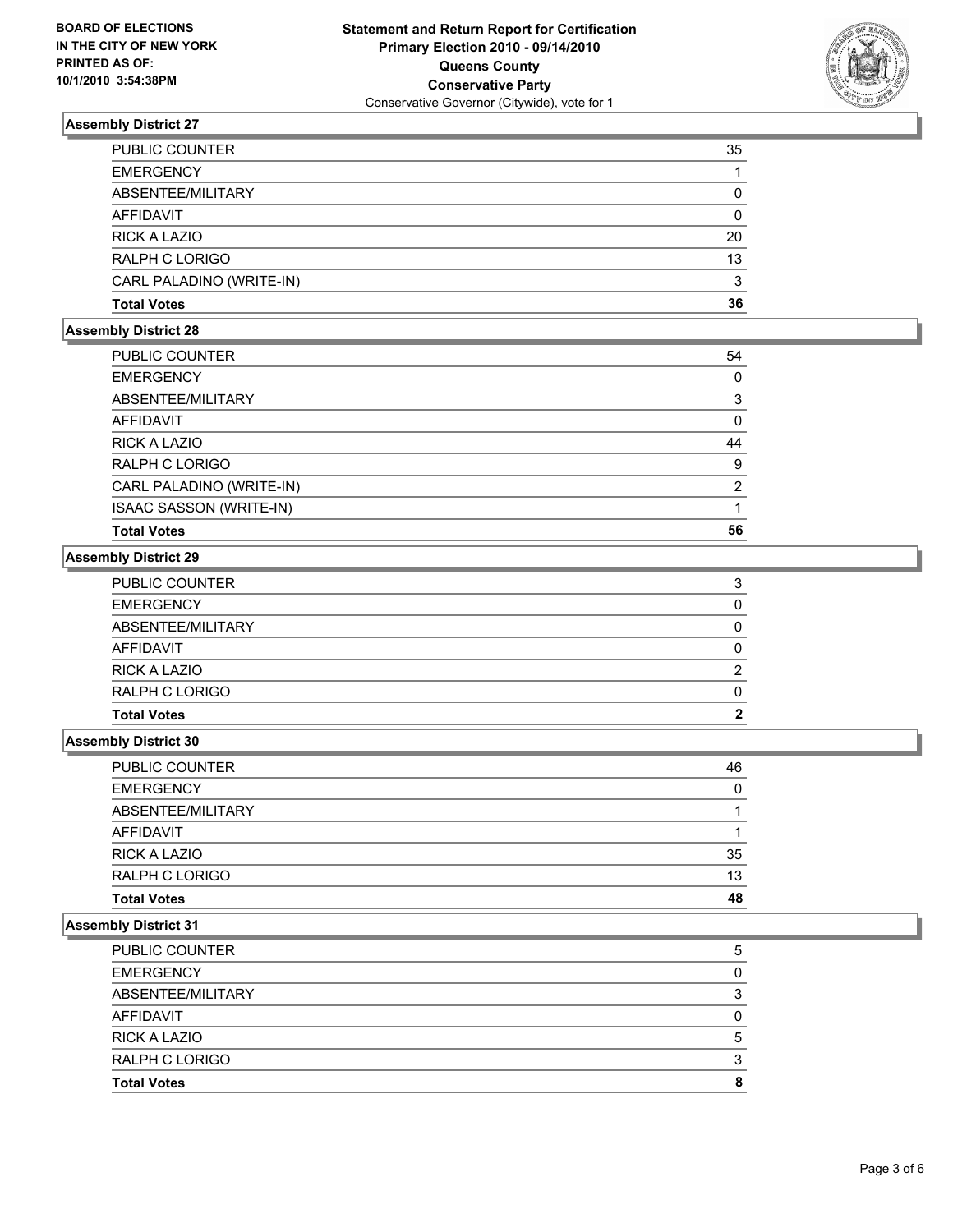

| <b>Total Votes</b>    | 3 |
|-----------------------|---|
| RALPH C LORIGO        | 0 |
| <b>RICK A LAZIO</b>   | 3 |
| AFFIDAVIT             |   |
| ABSENTEE/MILITARY     | 0 |
| <b>EMERGENCY</b>      | 0 |
| <b>PUBLIC COUNTER</b> | 3 |

#### **Assembly District 33**

| 2  |
|----|
| 16 |
| 0  |
| 2  |
| 0  |
| 17 |
|    |

## **Assembly District 34**

| <b>PUBLIC COUNTER</b>   | 16 |
|-------------------------|----|
| <b>EMERGENCY</b>        | 0  |
| ABSENTEE/MILITARY       |    |
| AFFIDAVIT               | 0  |
| <b>RICK A LAZIO</b>     | 12 |
| <b>RALPH C LORIGO</b>   | 4  |
| ANDREW CUOMO (WRITE-IN) |    |
| <b>Total Votes</b>      | 17 |

# **Assembly District 35**

| <b>Total Votes</b>    | 6 |
|-----------------------|---|
| RALPH C LORIGO        |   |
| RICK A LAZIO          | 5 |
| AFFIDAVIT             | 0 |
| ABSENTEE/MILITARY     | 2 |
| <b>EMERGENCY</b>      | 0 |
| <b>PUBLIC COUNTER</b> | 4 |

| <b>Total Votes</b>       | 19 |
|--------------------------|----|
| CARL PALADINO (WRITE-IN) |    |
| RALPH C LORIGO           | 6  |
| RICK A LAZIO             | 12 |
| <b>AFFIDAVIT</b>         | 0  |
| ABSENTEE/MILITARY        | 2  |
| <b>EMERGENCY</b>         | 0  |
| <b>PUBLIC COUNTER</b>    | 18 |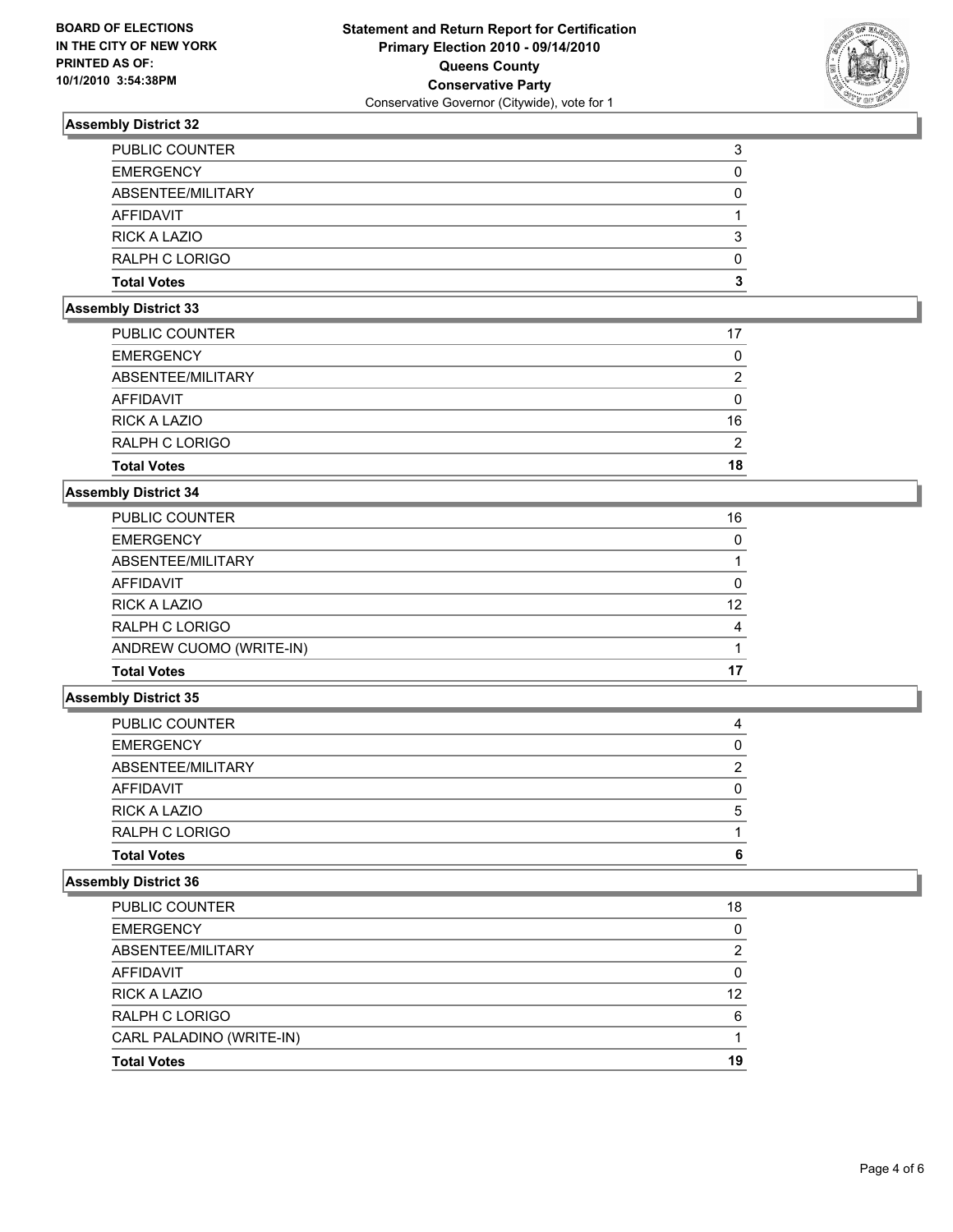

| <b>PUBLIC COUNTER</b> | 16 |
|-----------------------|----|
| <b>EMERGENCY</b>      | 0  |
| ABSENTEE/MILITARY     |    |
| AFFIDAVIT             | 0  |
| <b>RICK A LAZIO</b>   | 14 |
| RALPH C LORIGO        | 2  |
| <b>Total Votes</b>    | 16 |

## **Assembly District 38**

| <b>Total Votes</b>        | 109 |
|---------------------------|-----|
| CARL PALLIDINO (WRITE-IN) |     |
| CARL PALADINO (WRITE-IN)  | 5   |
| RALPH C LORIGO            | 27  |
| <b>RICK A LAZIO</b>       | 76  |
| <b>AFFIDAVIT</b>          | 0   |
| ABSENTEE/MILITARY         | 42  |
| <b>EMERGENCY</b>          | 0   |
| PUBLIC COUNTER            | 74  |

| <b>Total Votes</b>  | з |
|---------------------|---|
| RALPH C LORIGO      | 0 |
| <b>RICK A LAZIO</b> | 3 |
| AFFIDAVIT           | 0 |
| ABSENTEE/MILITARY   | 0 |
| <b>EMERGENCY</b>    | 0 |
| PUBLIC COUNTER      | 4 |